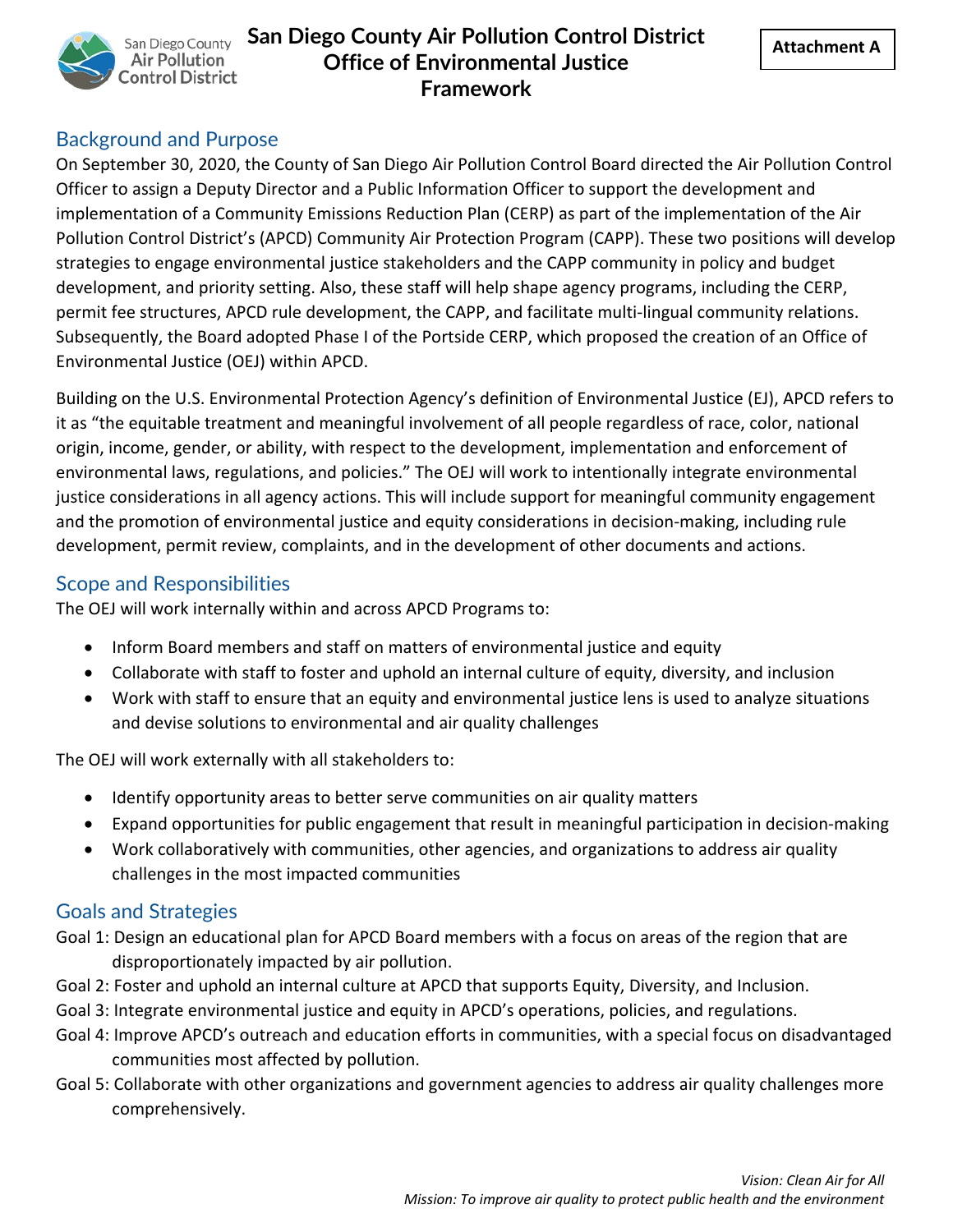

# GOAL 1: Design an educational plan for APCD Board members with a focus on areas of the region that are disproportionately impacted by air pollution.

**Background**: From 1955 to February 2021, the 5-member County of San Diego Board of Supervisors served as the APCD's governing board, known as the Air Pollution Control Board. As of March 1, 2021, Assembly Bill 423 (Gloria, 2019) required the appointment of a new 11-member governing board consisting of: two County supervisors, the mayor or a city council member at large from the City of San Diego, one city council member from each supervisorial district, and three public members appointed by the governing board.

The APCD Hearing Board consists of five members appointed by the Air Pollution Control District Governing Board. The members of the Hearing Board have professional experience in the fields of medicine, engineering, law, and include two members of the public. The Hearing Board is an impartial entity established to hear and decide appeals from permit denials, application for variances from Air Pollution Control District Rules and Regulations and hear abatement order requests.

#### **Strategies:**

- 1. Develop materials that will inform Governing Board and Hearing Board members of the health effects of air pollution, including a map of the region with a focus on the highest risk communities and how they compare to the rest of the county
- 2. Provide information and updates on the Air Toxics Hot Spot Program and air monitoring locations highlighting air pollution trends among the disadvantaged communities
- 3. Engage individual Board members on Environmental Justice communities in the districts they represent to build upon the data/information APCD has on those communities, especially those communities APCD has not engaged with yet

# GOAL 2: Foster and uphold an internal culture at APCD that supports Equity, Diversity, and Inclusion.

**Background**: To accomplish APCD's vision of 'Clean Air for All', the first step is to look within and ensure that the values of equity, diversity, and inclusion are upheld throughout the agency. The internal culture in an organization inevitably reflects on the services it provides and the impact it has on society. APCD will work continuously to ensure its team members understand the importance of Equity, Diversity, and Inclusion, and uphold those values in their daily interactions with their colleagues and with the communities APCD serves.

#### **Strategies:**

- 1. Provide training opportunities to APCD staff on equity, diversity, and inclusion
- 2. Support activities that are inclusive and that celebrate and embrace the diversity of the APCD team
- 3. Share information among APCD staff on how each division contributes to environmental equity
- 4. Create internal and external outreach pieces highlighting staff from all APCD divisions to highlight the diversity of APCD staff, the work they do, and how that person's specific work contributes to environmental equity in the region
- 5. Promote staff participation in Employee Resource Groups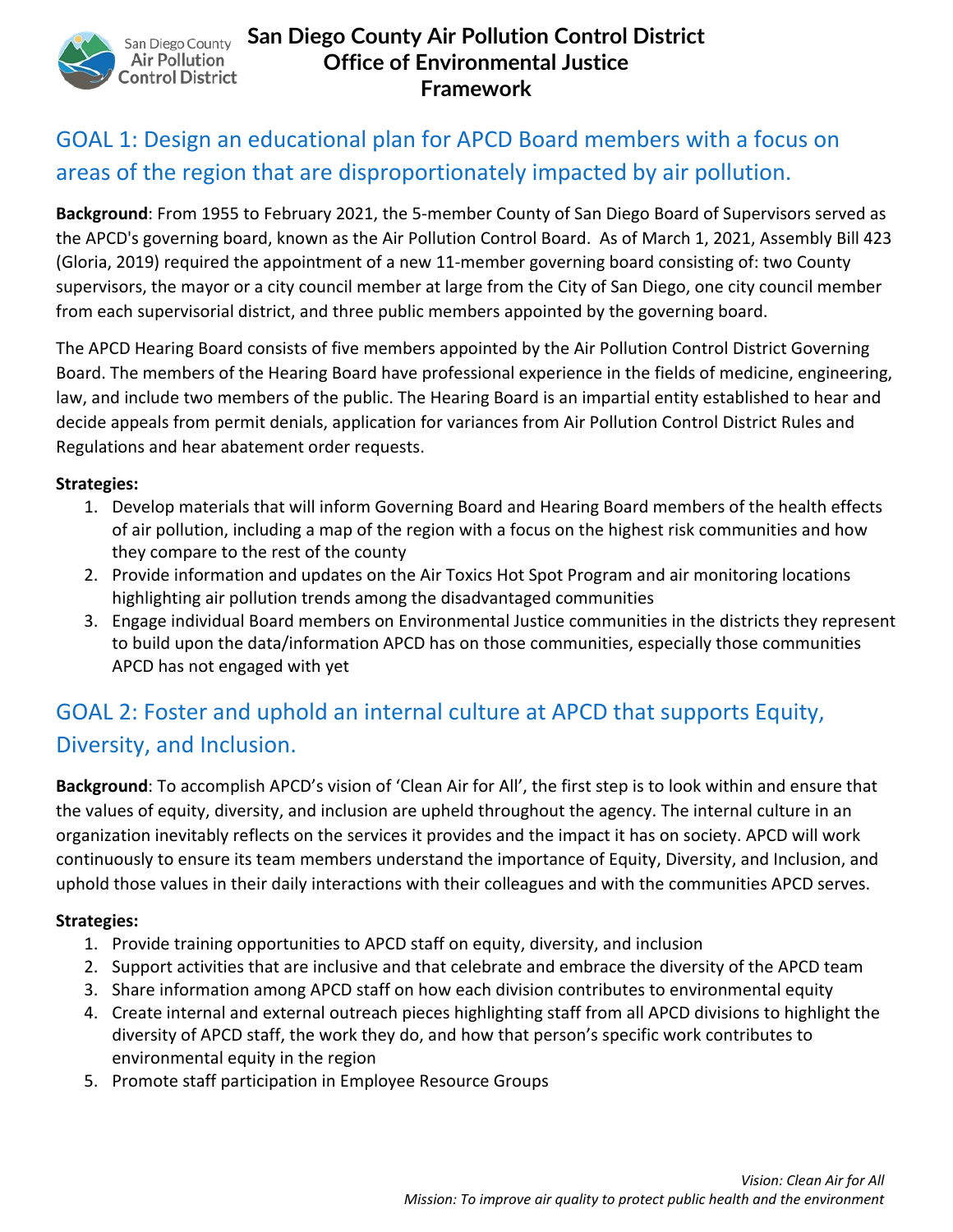

# GOAL 3: Integrate environmental justice and equity in APCD's operations, policies, and regulations.

**Background:** To meaningfully address environmental justice and communities most impacted by both COVID-19 pandemic and poor air quality, on September 30, 2020, the County Board of Supervisors, acting as the Air Pollution Control Board, approved the recommendations to implement two staffing assignments to focus on the development of an OEJ within the District. OEJ staff would assist in shaping the agency programs, including the CAPP, permit fee structures, APCD rule development, and facilitate multi-lingual community relations.

In addition, as part of APCD's CAPP, the Portside Community Steering Committee included a request for an Office of Environmental Justice under the CERP list of actions. The new OEJ will help provide underserved communities with additional opportunities to fully participate in the decision-making process and will provide institutional support to the CAPP.

#### **Strategies:**

- 1. Provide a framework for leadership and staff with direction and guidance to integrate environmental justice into APCD's work
- 2. Identify commitments from each division/program within APCD to support environmental justice and report on progress on APCD's Annual Report
- 3. Engage environmental justice stakeholders and the CAPP Community in policy and budget development, monitoring network planning, and planning efforts to meet air quality standards and protect public health
- 4. Implement and expand the CAPP in environmental justice communities

# GOAL 4: Improve APCD's outreach and education efforts in communities, with a special focus on disadvantaged communities most affected by pollution.

**Background:** APCD must listen and collaborate with a diverse range of communities throughout the region and incorporate community decision-making into its programs. However, many communities continue to be disproportionately burdened by air pollution and are more vulnerable to its impacts. To achieve environmental justice APCD must engage with these communities using an equity lens to achieve meaningful participation.

#### **Strategies:**

- 1. Develop and implement a Public Participation Plan to improve the effectiveness of APCD's public outreach and engagement activities in communities regionwide and to enhance transparency and accessibility of information
- 2. Foster increased community involvement on the rule development, permitting, budget, and other processes.
- 3. Enhance language access/multi-lingual community relations
- 4. Increase awareness of the APCD's Complaint Program and ensure accessibility for communities regionwide